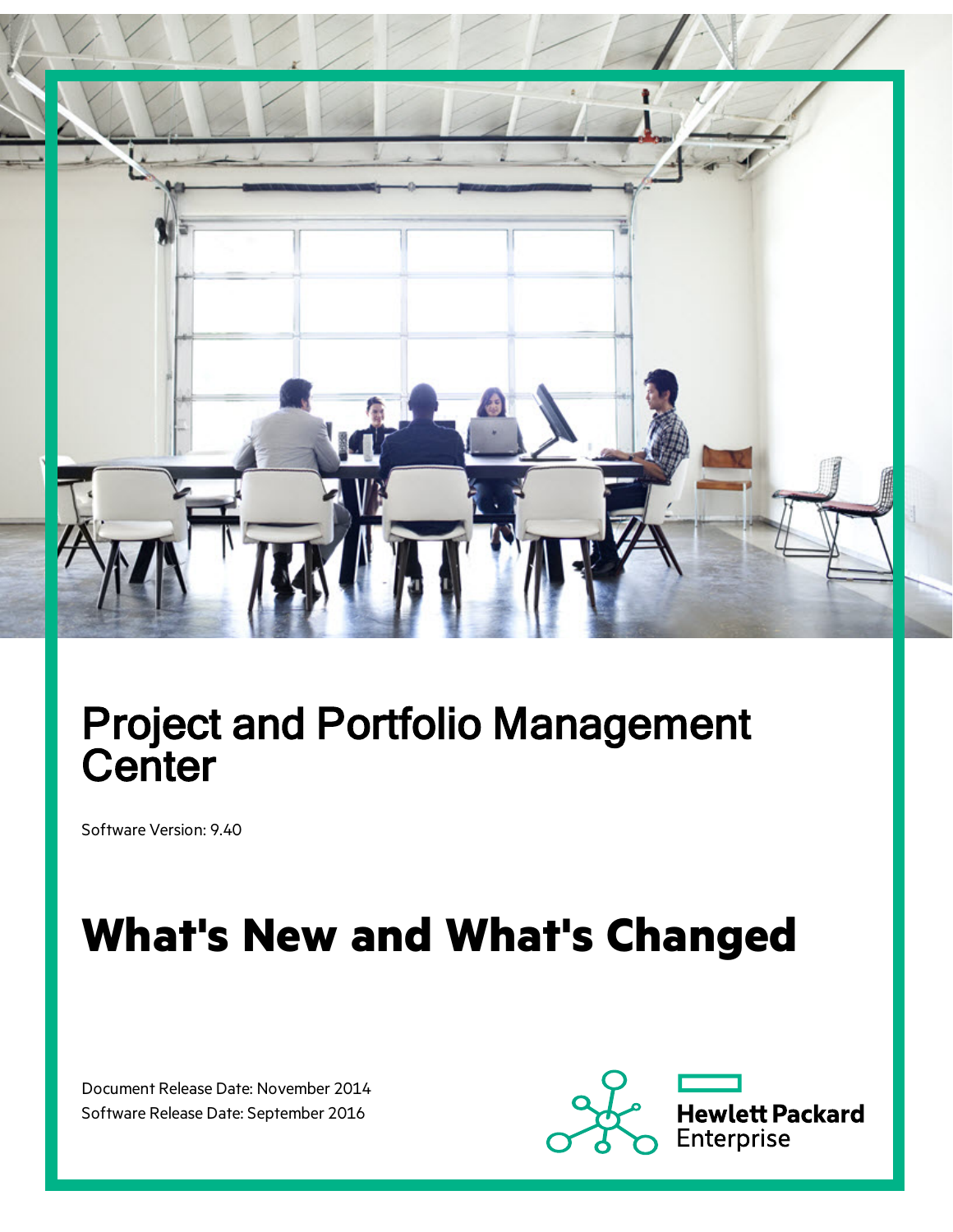#### Legal Notices

#### Warranty

The only warranties for Hewlett Packard Enterprise products and services are set forth in the express warranty statements accompanying such products and services. Nothing herein should be construed as constituting an additional warranty. Hewlett Packard Enterprise shall not be liable for technical or editorial errors or omissions contained herein. The information contained herein is subject to change without notice.

#### Restricted Rights Legend

Confidential computer software. Valid license from Hewlett Packard Enterprise required for possession, use or copying. Consistent with FAR 12.211 and 12.212, Commercial Computer Software, Computer Software Documentation, and Technical Data for Commercial Items are licensed to the U.S. Government under vendor's standard commercial license.

#### Copyright Notice

© 2016 Hewlett Packard Enterprise Development LP

#### Trademark Notices

Adobe® is a trademark of Adobe Systems Incorporated.

Microsoft® and Windows® are U.S. registered trademarks of Microsoft Corporation.

UNIX® is a registered trademark of The Open Group.

### Documentation Updates

To check for recent updates or to verify that you are using the most recent edition of a document, go to: <https://softwaresupport.hpe.com/>.

This site requires that you register for an HP Passport and to sign in. To register for an HP Passport ID, click **Register** on the HPE Software Support site or click **Create an Account** on the HP Passport login page.

You will also receive updated or new editions if you subscribe to the appropriate product support service. Contact your HPE sales representative for details.

The following table indicates changes made to this document since the last released edition.

#### **Support**

Visit the HPE Software Support site at: <https://softwaresupport.hpe.com/>.

Most of the support areas require that you register as an HP Passport user and to sign in. Many also require a support contract. To register for an HP Passport ID, click **Register** on the HPE Support site or click **Create an Account** on the HP Passport login page.

To find more information about access levels, go to: <https://softwaresupport.hpe.com/web/softwaresupport/access-levels>.

**HPE Software Solutions Now** accesses the HPSW Solution and Integration Portal website. This site enables you to explore HPE Product Solutions to meet your business needs, includes a full list of Integrations between HPE Products, as well as a listing of ITIL Processes. The URL for this website is [https://softwaresupport.hpe.com/km/KM01702731.](https://softwaresupport.hpe.com/km/KM01702731)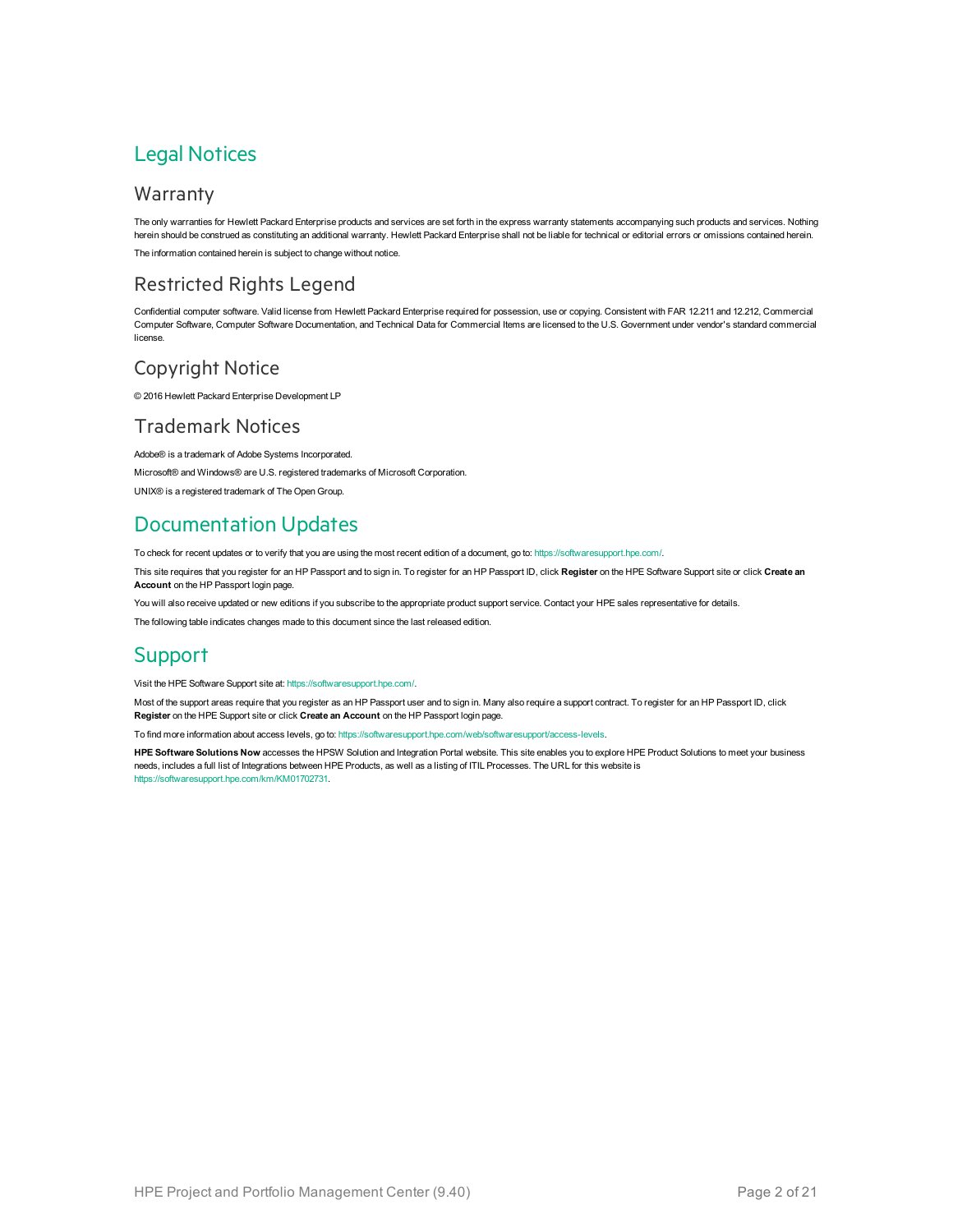# **Contents**

| .20 |
|-----|
| 21  |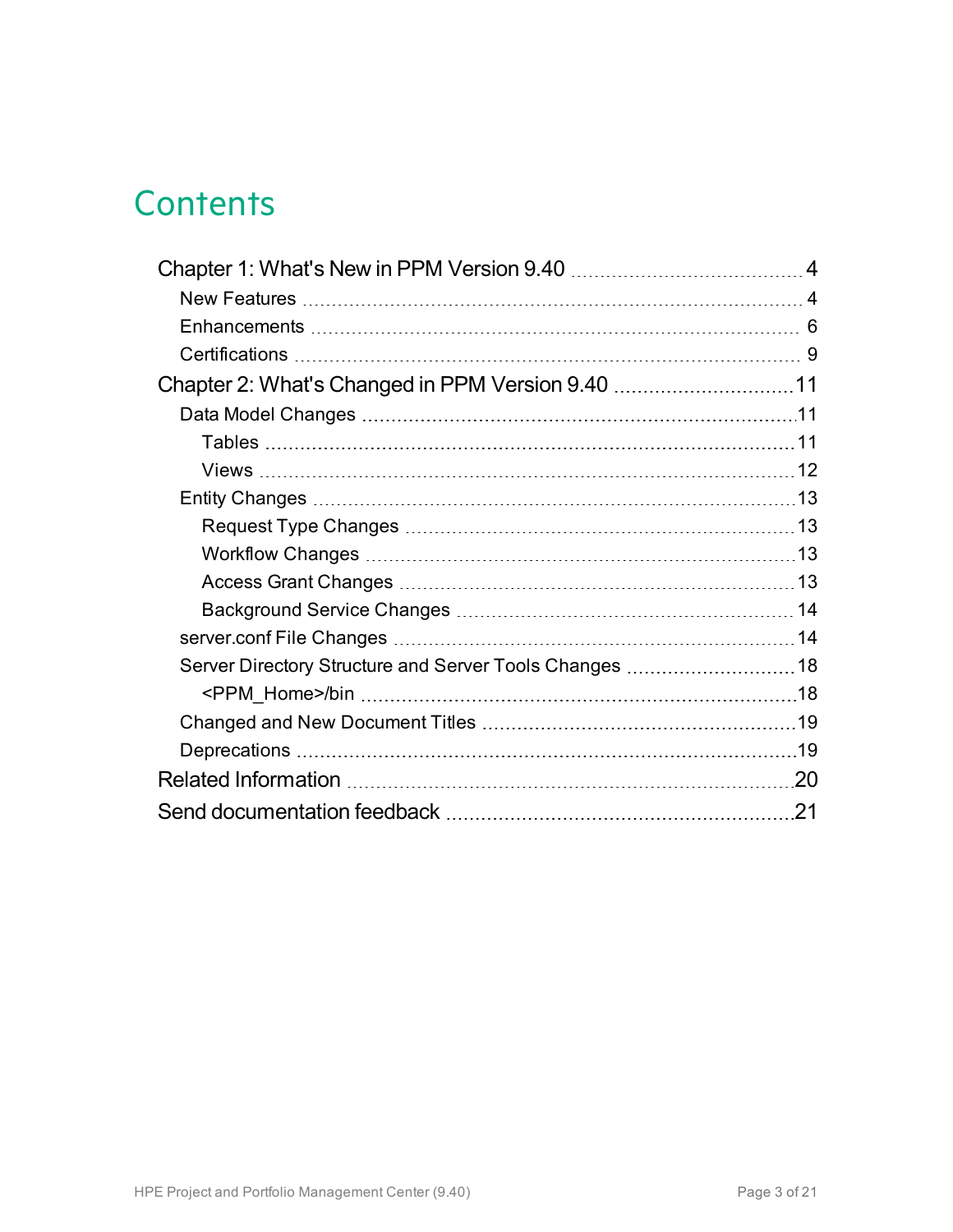# <span id="page-3-0"></span>Chapter 1: What's New in PPM Version 9.40

This section contains the following:

- "New [Features"](#page-3-1) below
- ["Enhancements"](#page-5-0) on page 6
- ["Certifications"](#page-8-0) on page 9

## <span id="page-3-1"></span>New Features

PPM 9.40 introduced the following new features:

#### <sup>l</sup> **Enhanced Program Management**

Program Management is enhanced in the following aspects for program managers and PMOs to better govern and execute programs created for various business objectives in the organization:

<sup>o</sup> Program type

Upon the creation of a program, it is associated with a program type where the program settings are inherited. Using program types, PMOs can govern the program template for different types of programs to ensure the organization applies standardized format to execute programs. Program types also simplifies the mass update of program settings.

To create a program type, select **Create** > **Administrative** > **Program Type**.

To search a program type, select **Search** > **Administrative** > **Program Types**.

<sup>o</sup> Program-level request and workflow

PPM 9.40 introduced the following out-of-the-box entities for Program Management: Program Details (request type), PFM Program (field group), and Program Process (workflow). With these entities, you can customize more information on the program level and control the program lifecycle using the request workflow.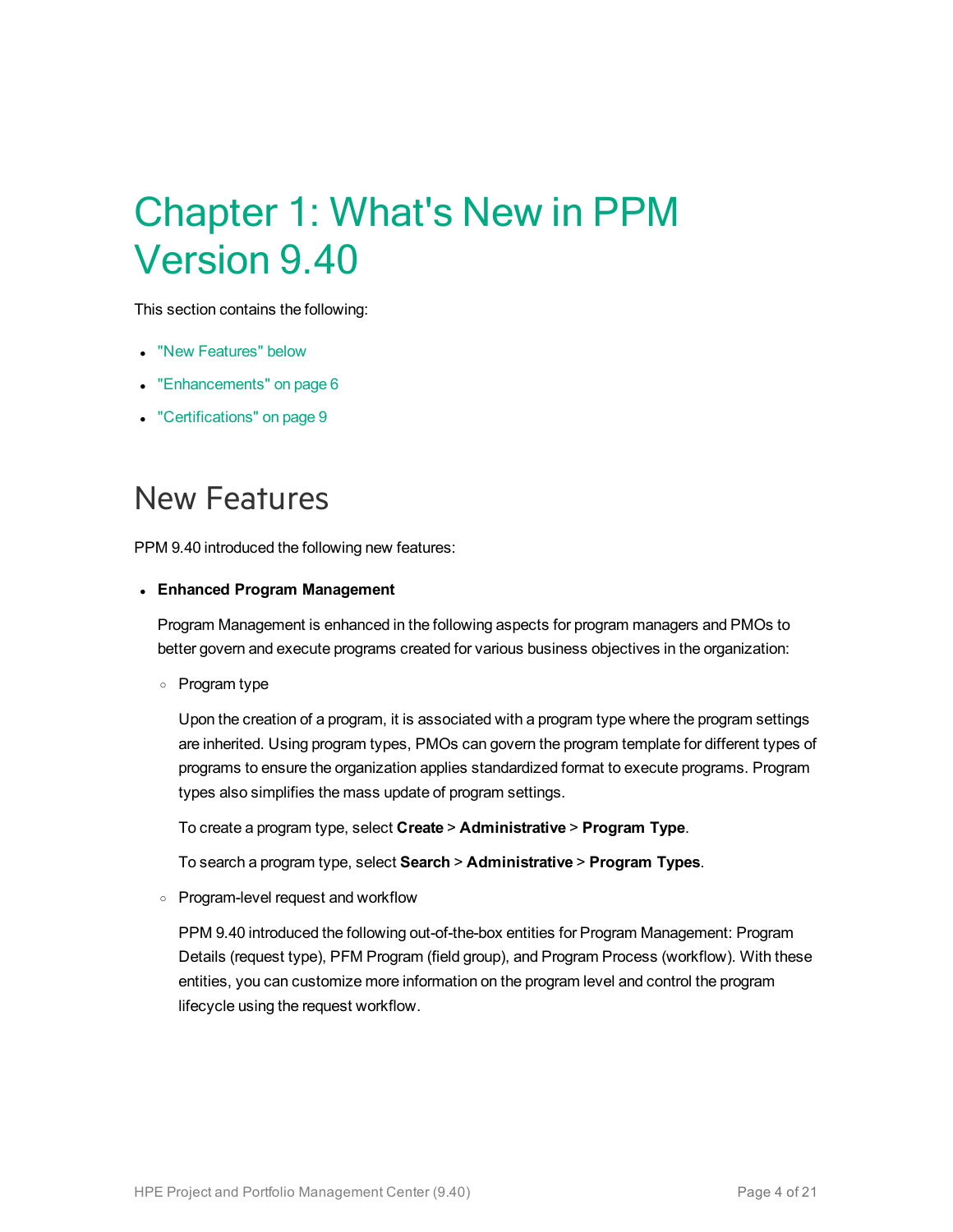The request type (along with the request workflow) linked with a program is specified by the **Program process Request Type** field. The value of this field is inherited from the program type the program belongs to, and cannot be changed in the program settings.

Program-level request details are displayed in the **Details** tab of Program Overview page.

<sup>o</sup> Program health tracking

When tracking program health is enabled for a program, PPM calculates the program health based on program issues, risks, and scope changes.

When PPM calculates program health and overriding program's calculated health is enabled, program managers are allowed to override the calculated health, select another health for the program, and keep the program in the health status for a specified duration.

To enable tracking program overall health, select **Track program health for this program** in program settings.

To enable overriding program's calculated health, select **Allow program managers to override the program's calculated health** in program settings.

<sup>o</sup> Summarized program header

Program header facilitates you to view the following information in a glance:

- Program status, associated portfolio, duration and progress
- Program overall health, issue health, risk health, and scope change health
- Program budget and actual cost
- <sup>o</sup> Program milestones

The **Timeline** tab of Program Overview page enables you to:

- View the program milestones and milestones of projects included in the program.
- Monitor milestone status
- Add and edit program milestones.
- <sup>o</sup> Program cost

The **Cost** tab of Program Overview page provides a central location for you to view program cost, view program content cost, and perform Earned Value Analysis for projects included int he program.

<sup>l</sup> **User Management Console**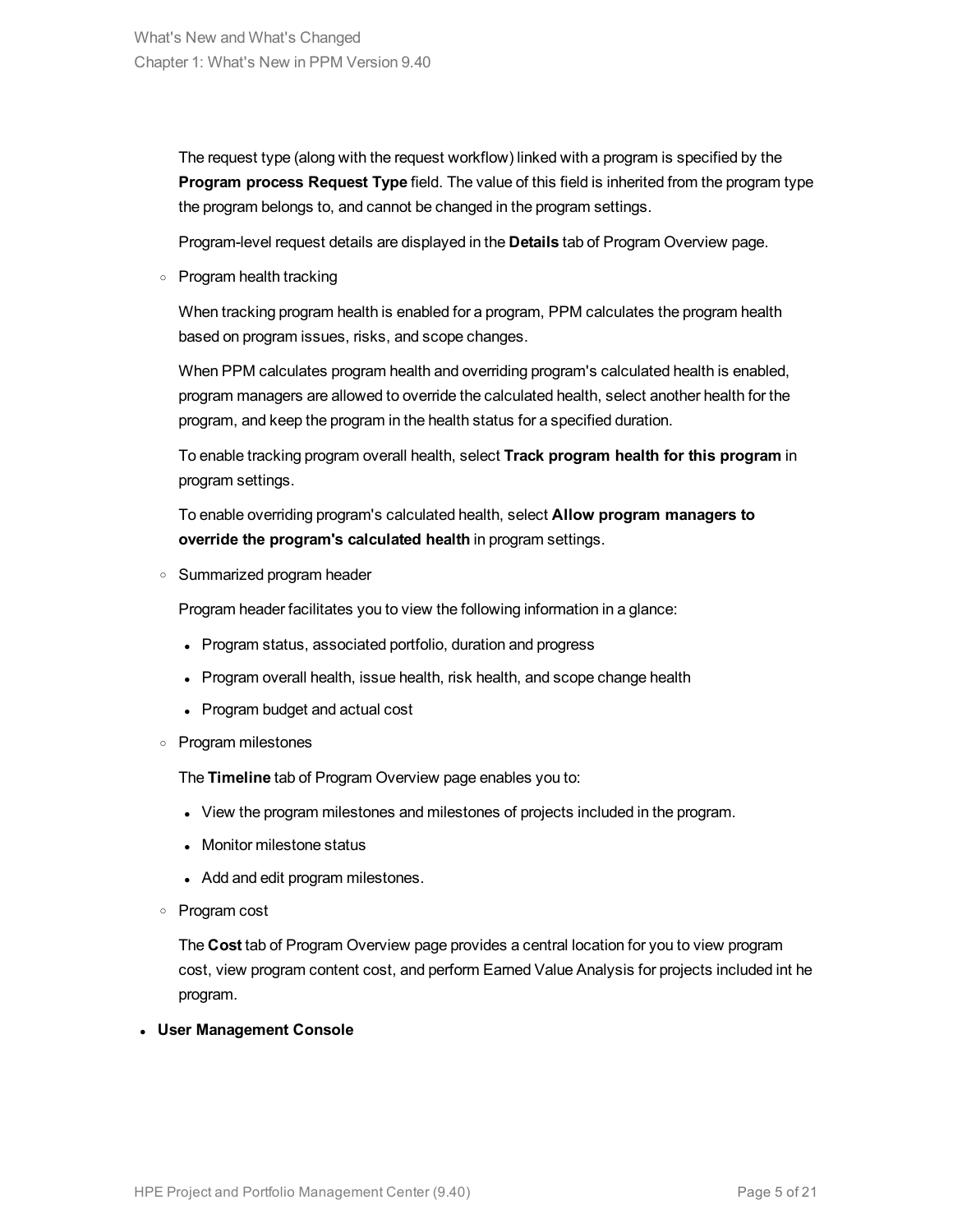User Management Console enables you to search, view, edit, and add users from PPM Web pages, saving you the effort to navigate to the PPM Workbench.

To open User Management Console, select **Open** > **Administrative** > **Open User Management Console**.

#### <sup>l</sup> **PPM-AGM integration using Agile Manager Connector 2**

PPM 9.40 uses Agile Manager Connector 2 for the integration between PPM and Agile Manager. Agile Manager Connector 2 is deployed upon the installation of or upgrade to 9.40, and it implements the following advantages:

For the integration between PPM tasks and Agile Manager:

- $\circ$  You can map a PPM task with a new Agile Manager release, in addition to an existing Agile Manager release.
- $\circ$  You can select a specific sprint of a release to synchronize, and decide the level of details to synchronize (release level, sprint level, or user story level).
- $\circ$  When a PPM project is set as a hybrid project, you can still use time management to track actuals against the project as long as time is tracked at task level.
- $\circ$  When a PPM project is set as a hybrid project, you can still track estimated remaining effort per resource assignment.

For the integration between PPM time sheets and Agile Manager:

- $\circ$  If a sprint in Agile Manager does not fall into the PPM time sheet period, instead of the whole sprint efforts are not retrieved into PPM, the efforts in the working days that are within the time sheet period are retrieved into PPM.
- PPM time sheet line cells are filled with daily total effort of all returned tasks in a release, instead of the average of total efforts of all returned tasks in a release.

## <span id="page-5-0"></span>**Enhancements**

PPM Center 9.40 includes the following enhancement requests.

| <b>Module</b>                        | CR          | <b>Summary</b>                                                                                                                                                                                                  |
|--------------------------------------|-------------|-----------------------------------------------------------------------------------------------------------------------------------------------------------------------------------------------------------------|
| <b>Resource</b><br><b>Management</b> | QCCR1L59318 | Committing selected resource in resource finder<br>In previous versions, when you assign a resource to<br>a position, the resource status is soft-booked. In this<br>version, you can choose to commit assigned |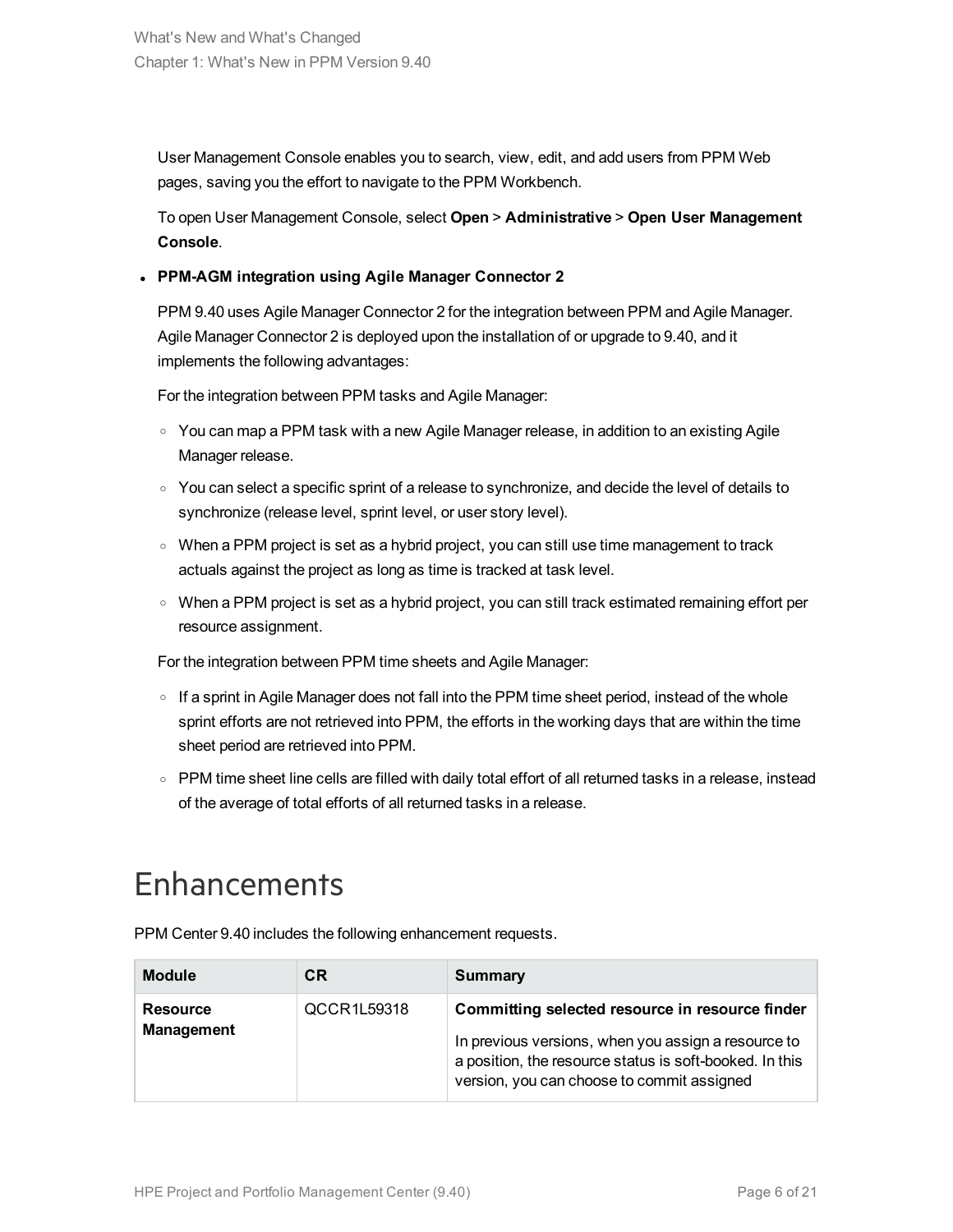|             | resource, that is, when a resource is assigned, the<br>resource status becomes committed automatically.                                                                                                                                                                                                                                     |
|-------------|---------------------------------------------------------------------------------------------------------------------------------------------------------------------------------------------------------------------------------------------------------------------------------------------------------------------------------------------|
|             | Distributing demand to selected resources<br>evenly in resource finder                                                                                                                                                                                                                                                                      |
|             | In previous versions, when you assign resources to a<br>position, PPM allocates the position demand<br>unevenly. It uses up the remaining capacity of the<br>first resource, then the second resource, and goes on<br>until demand is fulfilled. Starting from 9.32.0003, you<br>can distribute demand to the selected resources<br>evenly. |
| QCCR1L57692 | Viewing resource pool assignable resources<br>when Forwarding Requests                                                                                                                                                                                                                                                                      |
|             | As a resource manager, you can check the resource<br>availability of any resource pool when forwarding<br>requests. This helps makes sure that you forward<br>requests to effective resource pools that have<br>assignable resources.                                                                                                       |
| QCCR1L59269 | Able to select all resources in resource finder                                                                                                                                                                                                                                                                                             |
|             | The Check All option is available in the resource<br>finder for you to select all resources by one click.                                                                                                                                                                                                                                   |
| QCCR1L58412 | Not sending resource requests for positions of<br><b>Certain statuses</b>                                                                                                                                                                                                                                                                   |
|             | Resource requests for the following positions are not<br>sent any longer:                                                                                                                                                                                                                                                                   |
|             | Requested positions                                                                                                                                                                                                                                                                                                                         |
|             | <b>Fulfilled positions</b>                                                                                                                                                                                                                                                                                                                  |
|             | Softbooked or new positions that have zero<br>unmet demand                                                                                                                                                                                                                                                                                  |
| QCCR1L58748 | Hiding staffing profile user data field names in<br><b>Staffing Profile New UI</b>                                                                                                                                                                                                                                                          |
|             | Staffing profile user data field name can be hidden.                                                                                                                                                                                                                                                                                        |
|             | When the description of the user data field is started<br>with "!", the user data field name is the value behind<br>the "!".                                                                                                                                                                                                                |
|             | Therefore, to hide a staffing profile user data field<br>name, set the field description to "!" only.                                                                                                                                                                                                                                       |
| QCCR1L57611 | Enhancements on specifying requested<br>resources for positions                                                                                                                                                                                                                                                                             |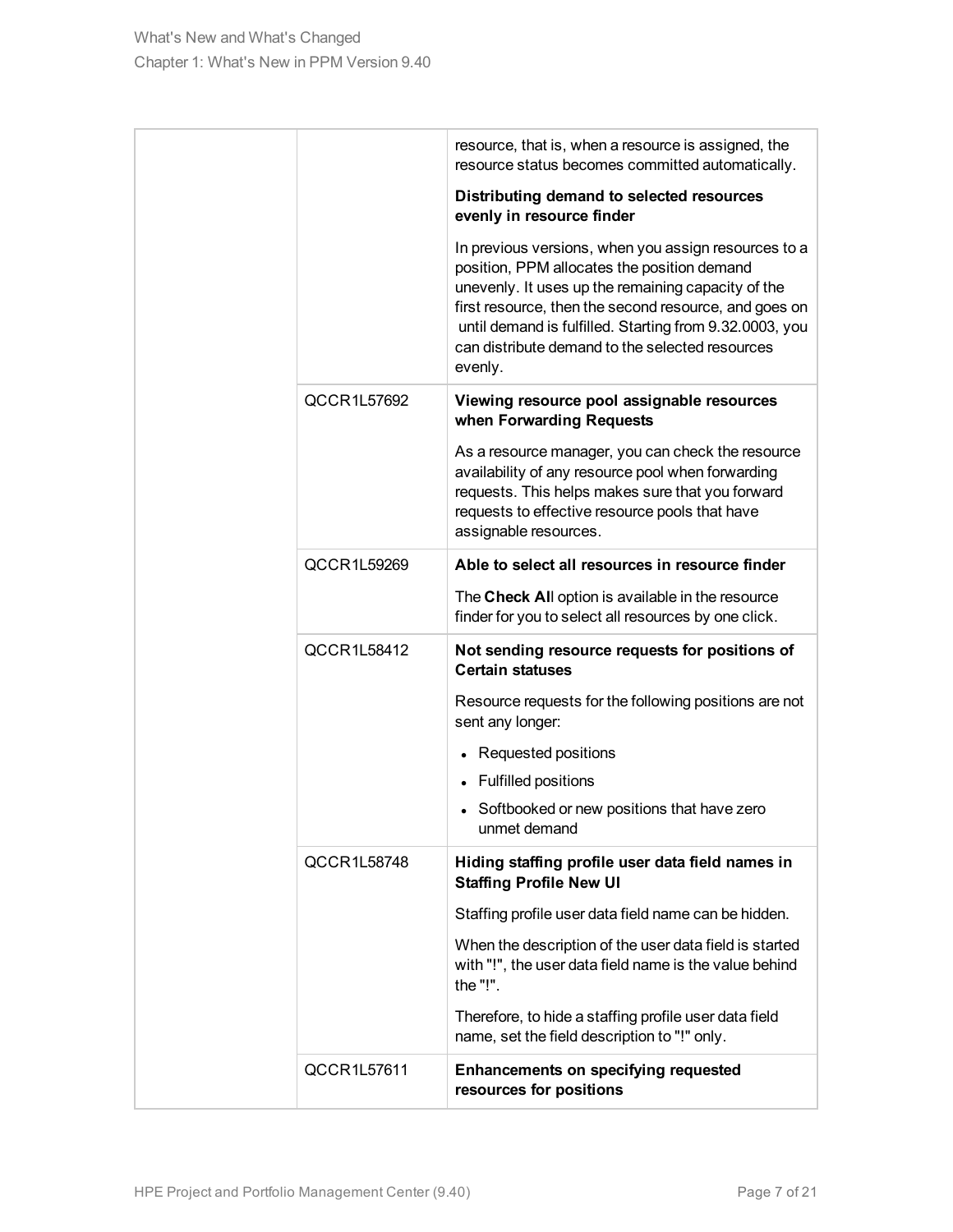|                              |             | • The Specific Resources Requested column<br>becomes a default column in staffing profile.                                                                                                               |
|------------------------------|-------------|----------------------------------------------------------------------------------------------------------------------------------------------------------------------------------------------------------|
|                              |             | • You can specify requested resources in inline-edit<br>mode.                                                                                                                                            |
|                              | QCCR1L58155 | Adding horizontal and vertical totals in Staffing<br><b>Profile New UI</b>                                                                                                                               |
|                              |             | Horizontal total (Forecast Total and Unmet Total) and<br>vertical totals (Total Hours, Average FTE, or Person<br>Days, depending on display view) are added in<br>Staffing Profile New UI.               |
|                              | QCCR1L58693 | Displaying resource remaining capacity                                                                                                                                                                   |
|                              | QCCR1L59695 | Resource remaining capacity is displayed in Staffing<br>Profile New UI and Resource Allocation<br>Management Gantt view.                                                                                 |
|                              | QCCR1L59251 | Filtering positions by unmet demand and over-<br>allocation in Staffing Profile New UI                                                                                                                   |
|                              |             | You are able to filter positions by unmet demand and<br>over-allocation in Staffing Profile New UI, as you do<br>in Staffing Profile Legacy UI.                                                          |
|                              | QCCR1L59284 | Easier way to enter efforts for positions                                                                                                                                                                |
|                              |             | In the Table view of Staffing Profile New UI, you can<br>use SHIFT + CLICK to copy and paste efforts for<br>positions in the same row.                                                                   |
| Project<br><b>Management</b> | QCCR1L57425 | More options in Staffing tab of Project Overview<br>Page                                                                                                                                                 |
|                              |             | The following options are added in the Staffing tab of<br>Project Overview page to facilitate the use of staffing<br>profile in this tab:                                                                |
|                              |             | • Change Header or View Header button,<br>depending on your access grant.                                                                                                                                |
|                              |             | More button, which enables you to configure<br>access, configure notifications, delete staffing<br>profile, and view staffing profile audit trail.                                                       |
|                              |             | <b>Export to Excel icon.</b>                                                                                                                                                                             |
| <b>Platform</b>              | QCCR1L59947 | Tracking user sessions using database table                                                                                                                                                              |
|                              |             | Using the table PPM_LOGON_SESSIONS, you can<br>track user sessions, including session start and end<br>time, session type, how users logged on to PPM,<br>PPM node on which the session was created, and |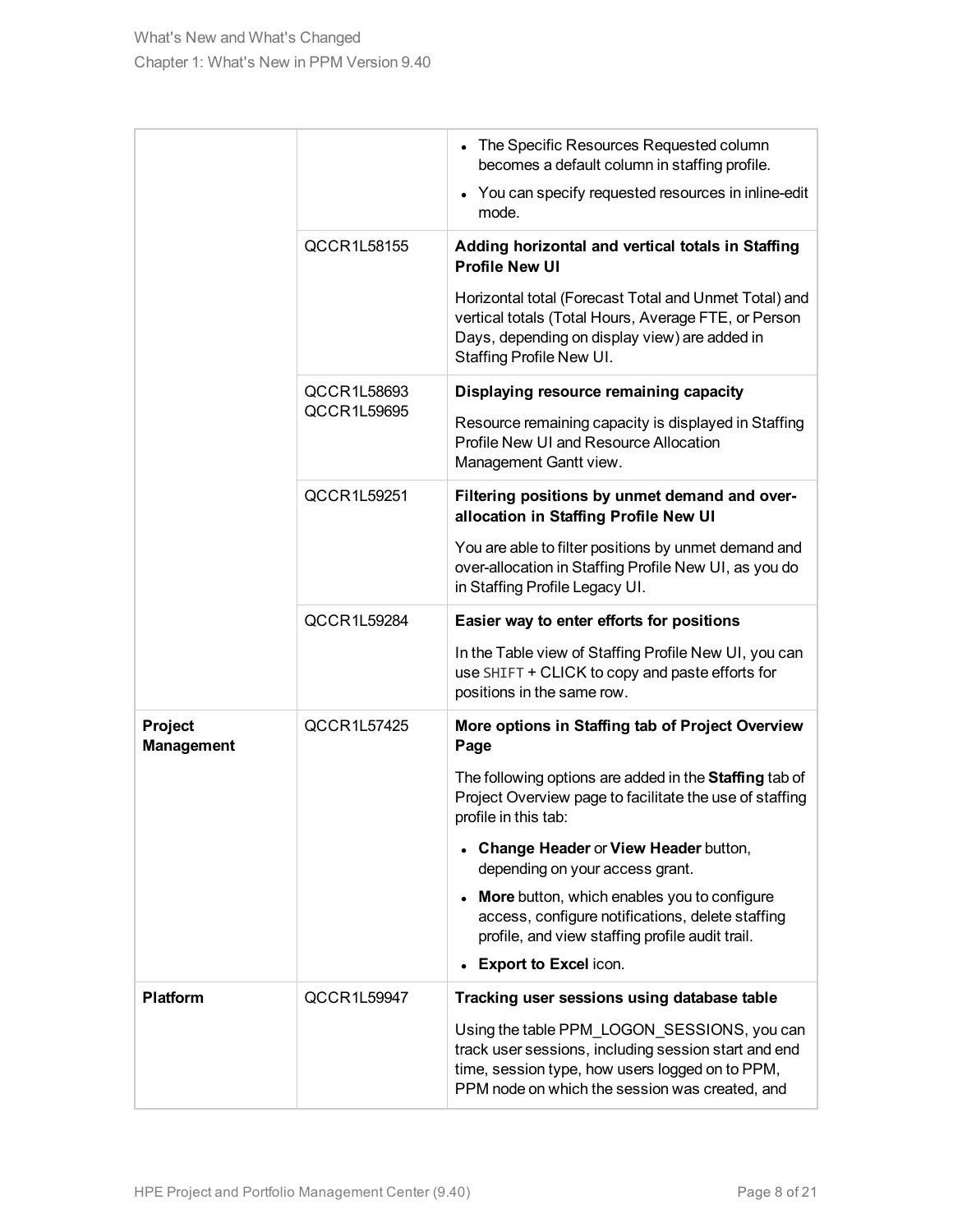|             | how the session ended.                                                                                                                                                                                                                                                                                                                     |
|-------------|--------------------------------------------------------------------------------------------------------------------------------------------------------------------------------------------------------------------------------------------------------------------------------------------------------------------------------------------|
| QCCR1L60348 | <b>Exporting table component fields and requests</b><br>search result to xlsx format                                                                                                                                                                                                                                                       |
|             | Table component fields and request search result are<br>now exported to real Excel file (xlsx file) instead of<br>xls file.                                                                                                                                                                                                                |
| QCCR1L60749 | Enabling PPM Workbench to communicate with<br><b>PPM Server via HTTPS</b>                                                                                                                                                                                                                                                                  |
|             | In 9.40, PPM workbench will communicate with PPM<br>Server using HTTPS instead of RMIS by default.                                                                                                                                                                                                                                         |
|             | If you still want PPM Workbench to communicate<br>with PPM Server via RMIS, set the parameter<br>ENABLE WORKBENCH HTTP is set to false.                                                                                                                                                                                                    |
| QCCR1L57430 | Preventing Data Loss Due to Inactivity in<br><b>Request Details, Project Details, and Edit Time</b><br><b>Sheet pages</b>                                                                                                                                                                                                                  |
|             | You might spend long time entering data in pages like<br>Edit Time Sheet page and Project Details page.<br>However, PPM would regard this as inactivity and<br>then terminate your session. This causes<br>inconvenience because you have to start all over<br>again.                                                                      |
|             | PPM now introduces two parameters (REQUEST AND<br>PROJECT KEEPALIVE MAX IDLE TIME and<br>TIMESHEET_KEEPALIVE_MAX_ IDLE_TIME) for you to<br>specify the duration you can stay idle in the Request<br>Details page, Project Details page, and Edit Time<br>Sheet page. This helps prevent data loss because of<br>inactivity in these pages. |

## <span id="page-8-0"></span>**Certifications**

The following certifications are included in PPM 9.40:

- Support for OpenJDK 8
	- <sup>o</sup> For Windows platform, only Azul Zulu (a certified build of OpenJDK 8 ) is supported.
	- <sup>o</sup> For Linux platform, only OpenJDK 8 built into Linux distributions is supported.
- Support for Red Hat Enterprise Linux 7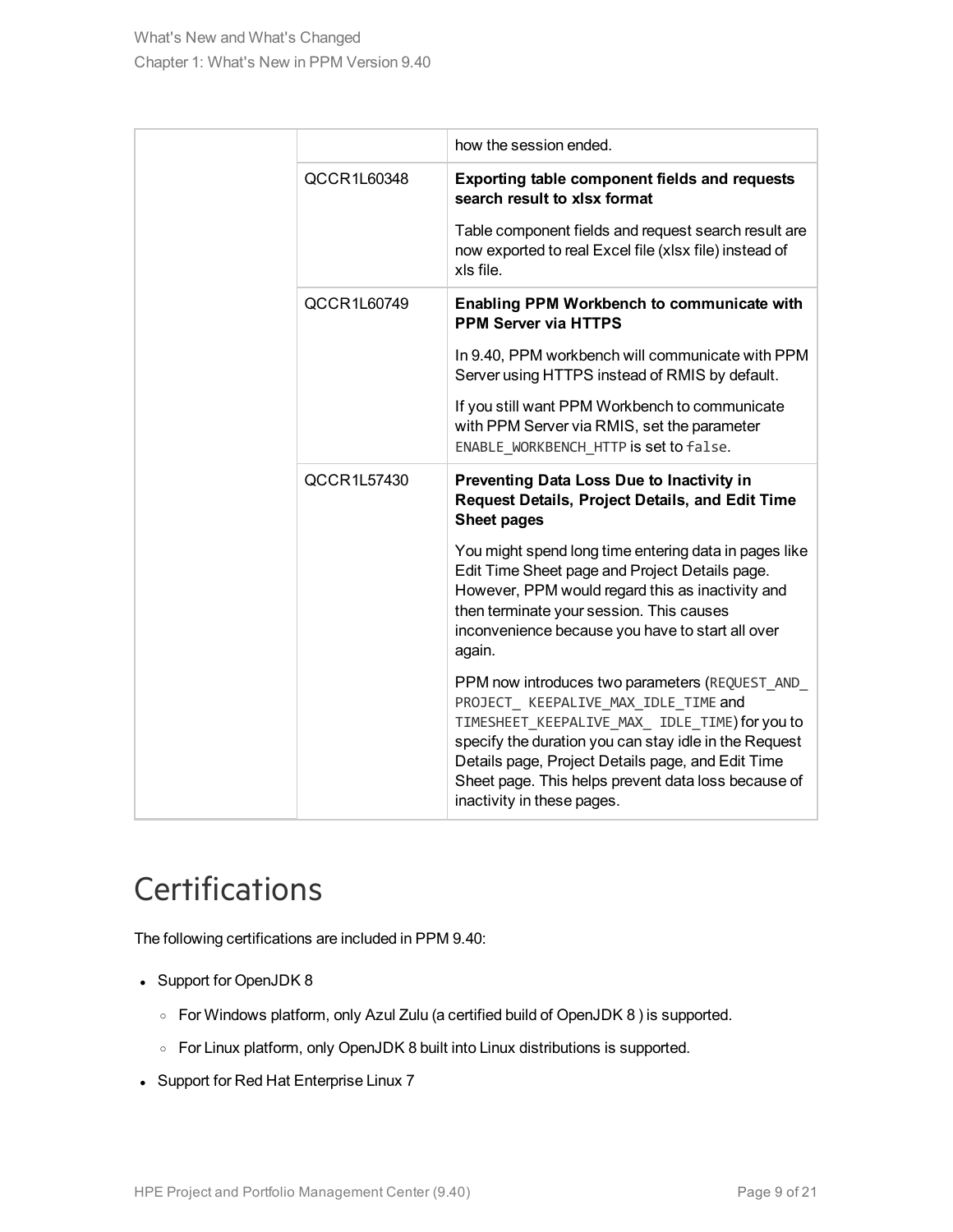What's New and What's Changed Chapter 1: What's New in PPM Version 9.40

- Mozilla Firefox support is extended to ESR  $45.x$
- Google Chrome support is extended to 47
- Remove the support for Internet Explorer 10

For more details, see the *System Requirements and Compatibility Matrix* for version 9.40.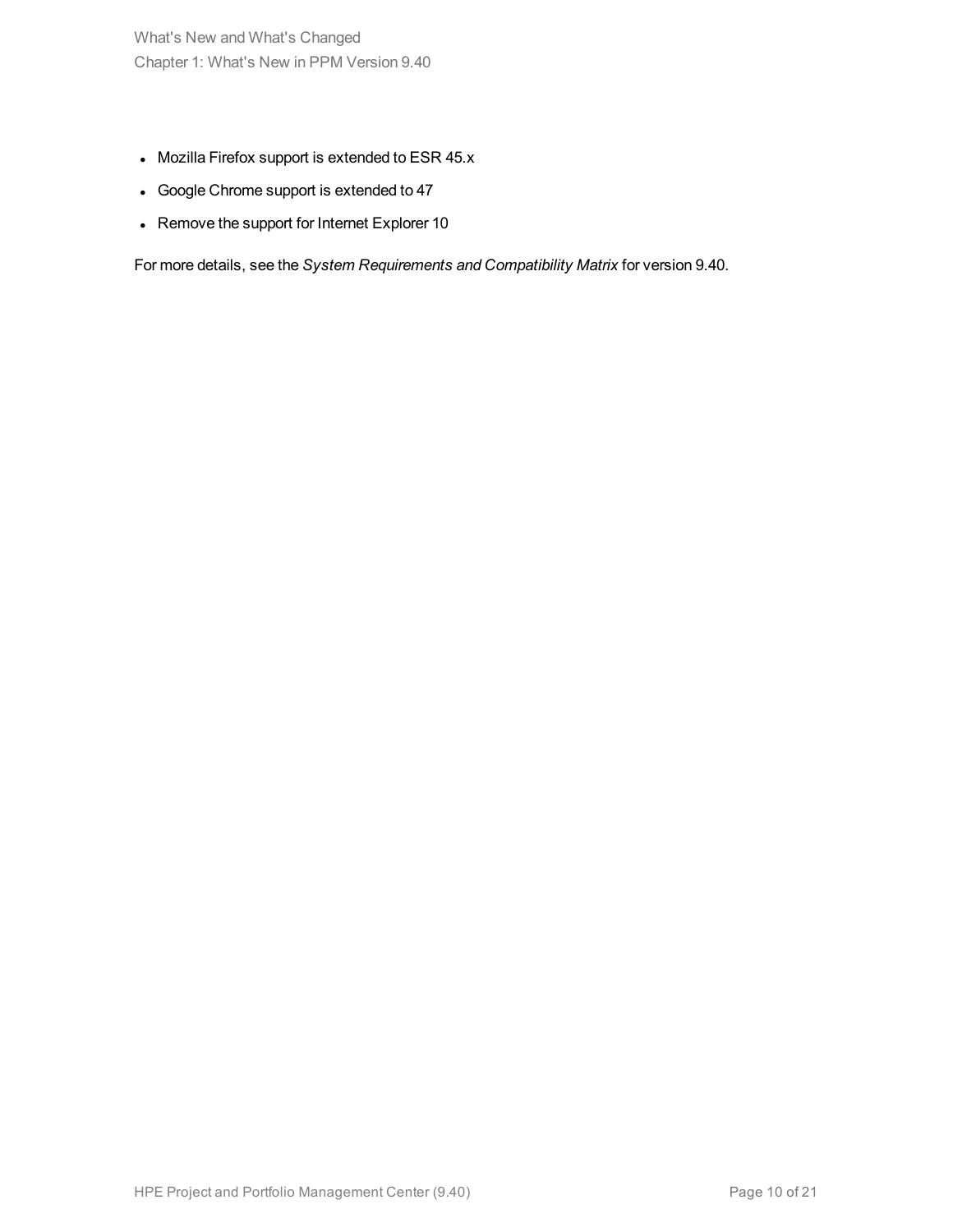# <span id="page-10-0"></span>Chapter 2: What's Changed in PPM Version 9.40

This section contains the following:

- "Data Model [Changes"](#page-10-1) below
- "Entity [Changes"](#page-12-0) on page 13
- **.** ["server.conf](#page-13-1) File Changes" on page 14
- **.** "Server Directory Structure and Server Tools [Changes"](#page-17-0) on page 18
- "Changed and New [Document](#page-18-0) Titles" on page 19
- ["Deprecations"](#page-18-1) on page 19

## <span id="page-10-1"></span>Data Model Changes

<span id="page-10-2"></span>The section describes the major changes to the data model in this version, as compared to version 9.30.

### Tables

The following table details the changes to tables in PPM version 9.40 as compared to PPM version 9.30. Some new tables have been introduced, and some existing tables have been modified.Table changes

| <b>Table</b>            | Impact        |
|-------------------------|---------------|
| PPM LOGON SESSIONS      | Added in 9.40 |
| PGM PROGRAM TYPES       | Added in 9.40 |
| PGM PROGRAM MILESTONES  | Added in 9.40 |
| KCRT FG PFM PROGRAM     | Added in 9.40 |
| KCRT FG PFM PROGRAM INT | Added in 9.40 |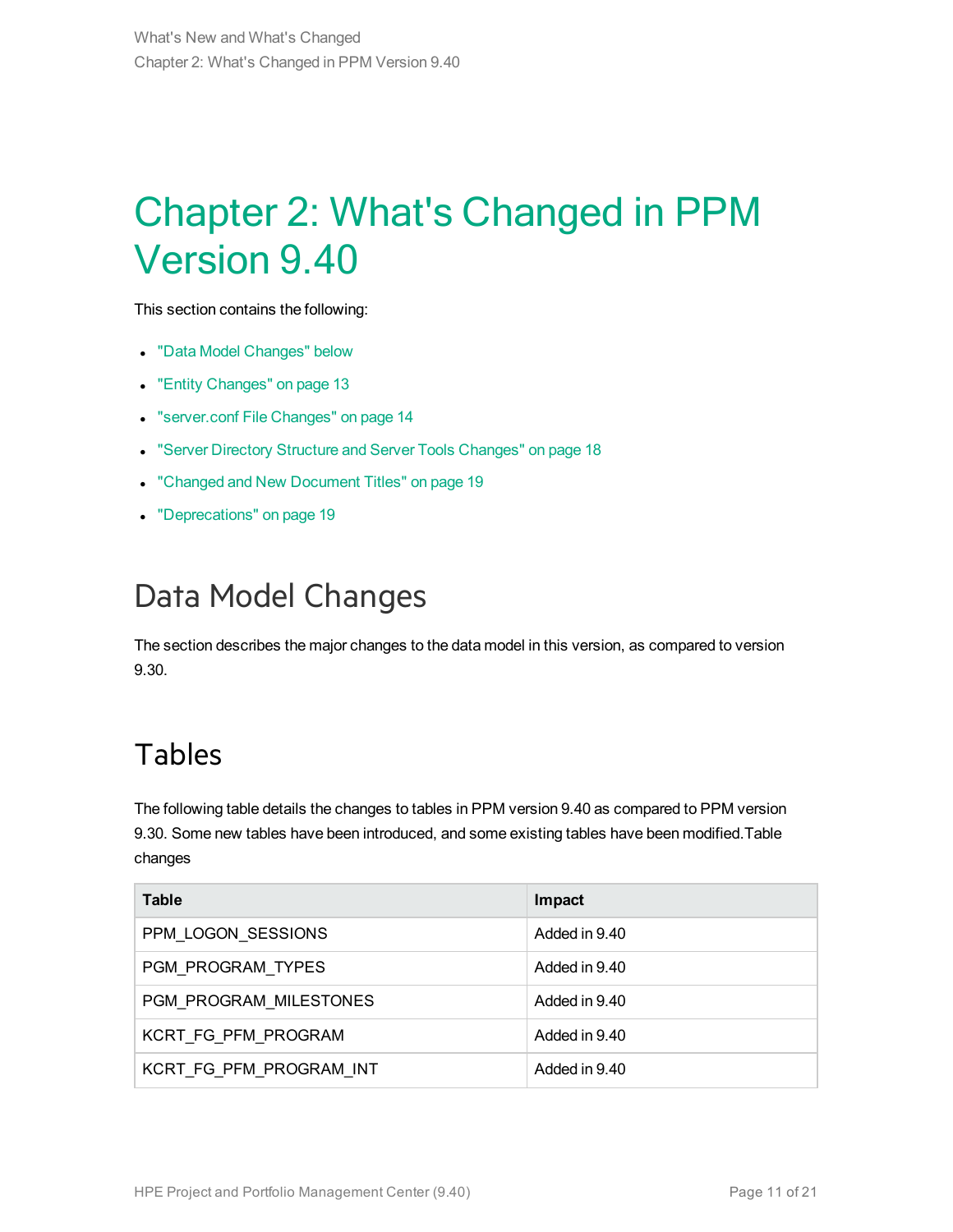| <b>Table</b>           | Impact                                                                                                                                    |
|------------------------|-------------------------------------------------------------------------------------------------------------------------------------------|
| <b>PGM PROGRAMS</b>    | Modified in 9.40: added the columns<br>PROGRAM TYPE ID, PGM<br>REQUEST ID, DISPLAY STATUS,<br>OVERRIDE DATE, and OVERRIDE<br>DESCRIPTION. |
| KNTA ARCHIVES          | Modified in 9.32,0001: the length of the<br>column Version is increased from<br>VARCHAR2 (10) to VARCHAR2(20).                            |
| PPM FISCAL PERIODS NLS | Modified in 9.32,0001; added the index<br>PPM FISCAL PERIODS NLS N2.                                                                      |
| RSC_POSITION_FORECAST  | Modified in 9.32.0001: added the index<br>RSC_POSITION_FORECAST_N7.                                                                       |
| <b>DSH PORTLETS</b>    | Modified in 9.31,0001; added the column<br>EXPORT TO HTML EXCEL.                                                                          |
| KDLV_PENDING_PACKAGES  | Modified in 9.31.0003: added the column<br>NULL_EXECONTEXT_NODE_<br>NUMBER                                                                |
| KNTA USERS INT         | Modified in 9.31.0003: the length of the<br>column DEPARTMENT CODE is<br>increased from VARCHAR2 (30) to<br>VARCHAR2 (40).                |

<span id="page-11-0"></span>For details about data table changes, see the *Data Model Guide* for PPM version 9.40.

### Views

The following table details the changes to views in PPM version 9.40 as compared to PPM version 9.30. Some new views have been introduced, and some existing views have been modified.

| View                    | Impact        |
|-------------------------|---------------|
| PM PROGRAM TYPES MIGE V | Added in 9.40 |
| PM PROGRAM TYPES MIGS V | Added in 9.40 |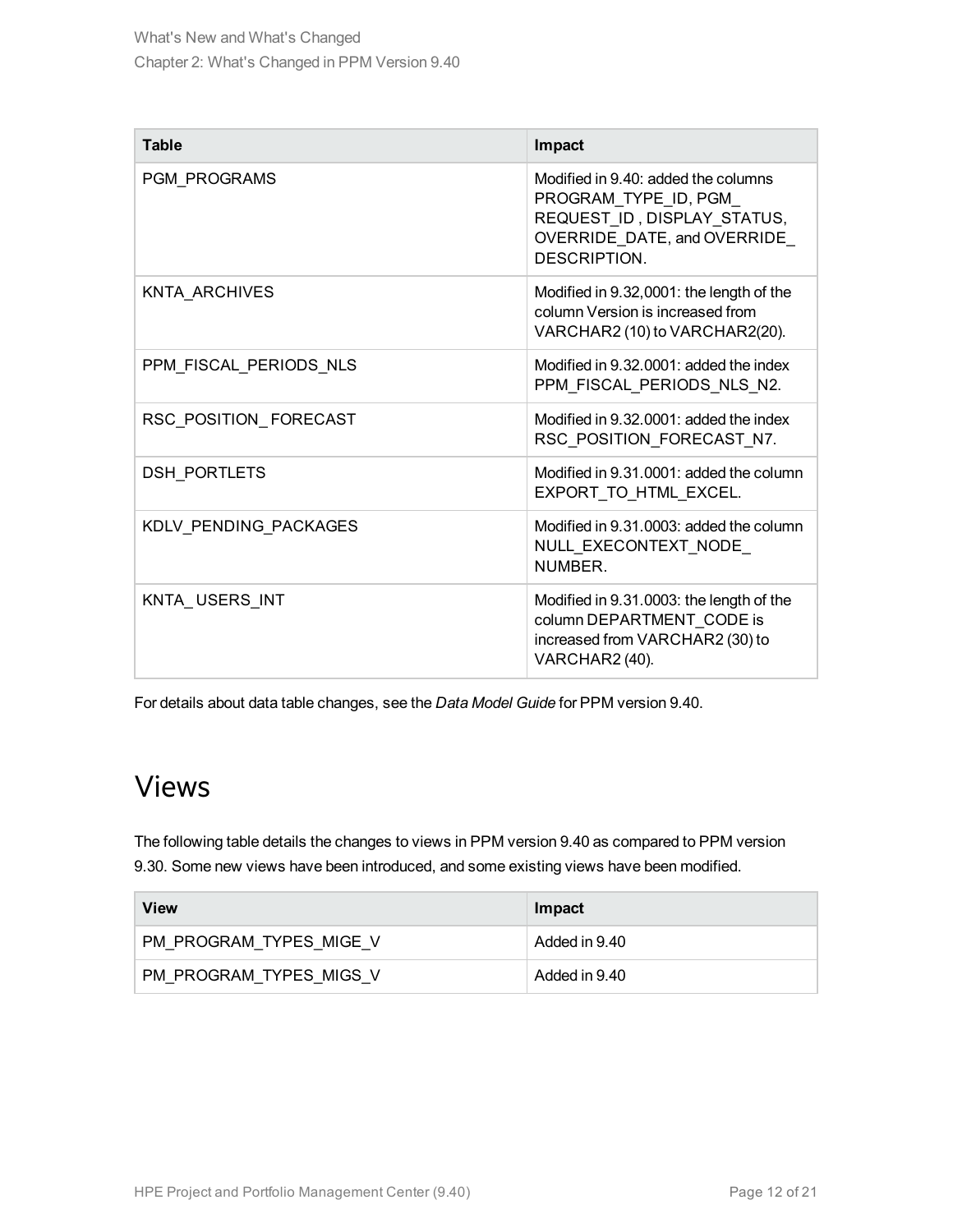# <span id="page-12-0"></span>Entity Changes

This section describes the major changes to the HPE-provided entities—access grants, licenses, portlets, report types, request types, special commands, tokens, validations, background services, and workflows—in this version, as compared to version 9.30. Some changes were introduced in service packs or minor releases, as noted.

- "Request Type [Changes"](#page-12-1) below
- ["Workflow](#page-12-2) Changes" below
- "Access Grant [Changes"](#page-12-3) below
- <span id="page-12-1"></span>• ["Background](#page-13-0) Service Changes" on the next page

## Request Type Changes

| <b>Entity Name</b> | Impact        |
|--------------------|---------------|
| Program Details    | Added in 9.40 |

## <span id="page-12-2"></span>Workflow Changes

| <b>Entity Name</b>     | Impact        |
|------------------------|---------------|
| <b>Program Process</b> | Added in 9.40 |

### <span id="page-12-3"></span>Access Grant Changes

| <b>Entity Name</b> | Impact        |
|--------------------|---------------|
| View Program Type  | Added in 9.40 |
| Edit Program Type  | Added in 9.40 |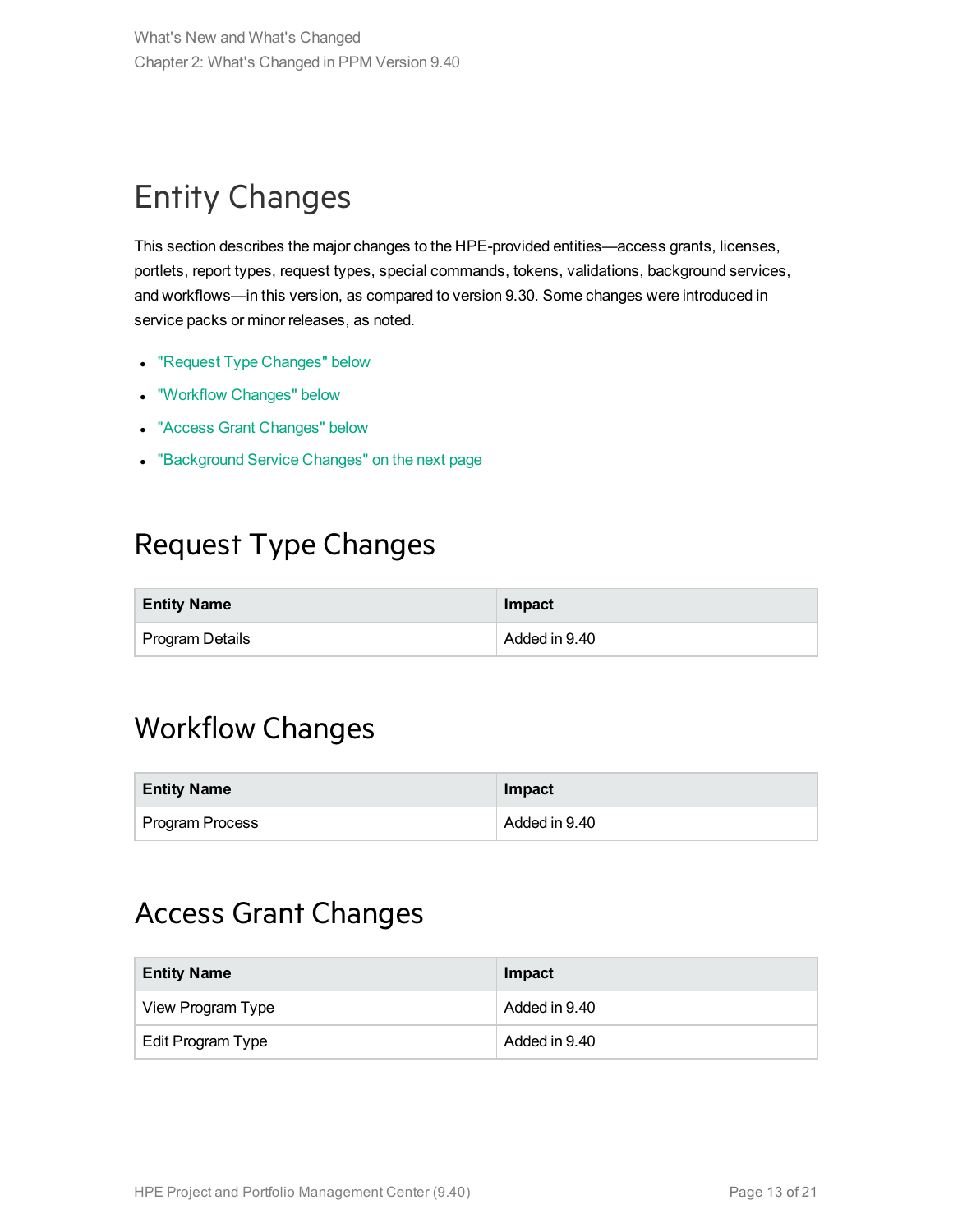## <span id="page-13-0"></span>Background Service Changes

| <b>Entity Name</b>            | Impact        |
|-------------------------------|---------------|
| <b>Program Health Service</b> | Added in 9.40 |

## <span id="page-13-1"></span>server.conf File Changes

This section describes the changes to the server configuration parameters (located in the server.conf file) in version 9.40.

The server configuration parameters listed in [Table](#page-13-2) 3-1 were either added or modified (for example, the parameter is used for a different purpose or the valid values have changed). For details about these parameters, see the *Installation and Administration Guide*.

| <b>Parameter Name</b>                                       | <b>Change History</b> | <b>Description</b>                                                                                                    |
|-------------------------------------------------------------|-----------------------|-----------------------------------------------------------------------------------------------------------------------|
| ENABLE_COMMIT_<br>RESOURCES IN<br>RESOURCE_FINDER           | Added in 9.32,0003    | Flags whether or not the option Commit<br>selected resources is available in resource<br>finder.                      |
| CHECK COMMIT<br>RESOURCES_IN_<br><b>RESOURCE FINDER</b>     | Added in 9.32,0003    | Flags whether or not the option Commit<br>selected resources is checked in resource<br>finder.                        |
| ENABLE_DISTRIBUTE<br>RESOURCES IN<br><b>RESOURCE FINDER</b> | Added in 9.32,0003    | Flags whether or not the option Distribute<br>demand evenly to selected resources is<br>available in resource finder. |
| CHECK_DISTRIBUTE_<br>RESOURCES IN<br>RESOURCE_FINDER        | Added in 9.32,0003    | Flags whether or not the option Distribute<br>demand evenly to selected resources is<br>checked in resource finder.   |
| USER SEARCH<br>RESULTS_MAX_ROWS                             | Added in 9.40         | Specify the maximum number of users<br>displayed in User Management Console.                                          |
| ENABLE WORKBENCH<br><b>HTTP</b>                             | Added in 9.40         | Flags whether or not PPM Workbench<br>communicates with PPM Server via HTTP<br>$(S)$ .                                |
| WORKBENCH_SERVICE_<br>URL                                   | Added in 9.40         | If PPM Workbench is enabled to<br>communicate with PPM Server via HTTP(S),                                            |

<span id="page-13-2"></span>**Table 3-1. New or modified server configuration parameters**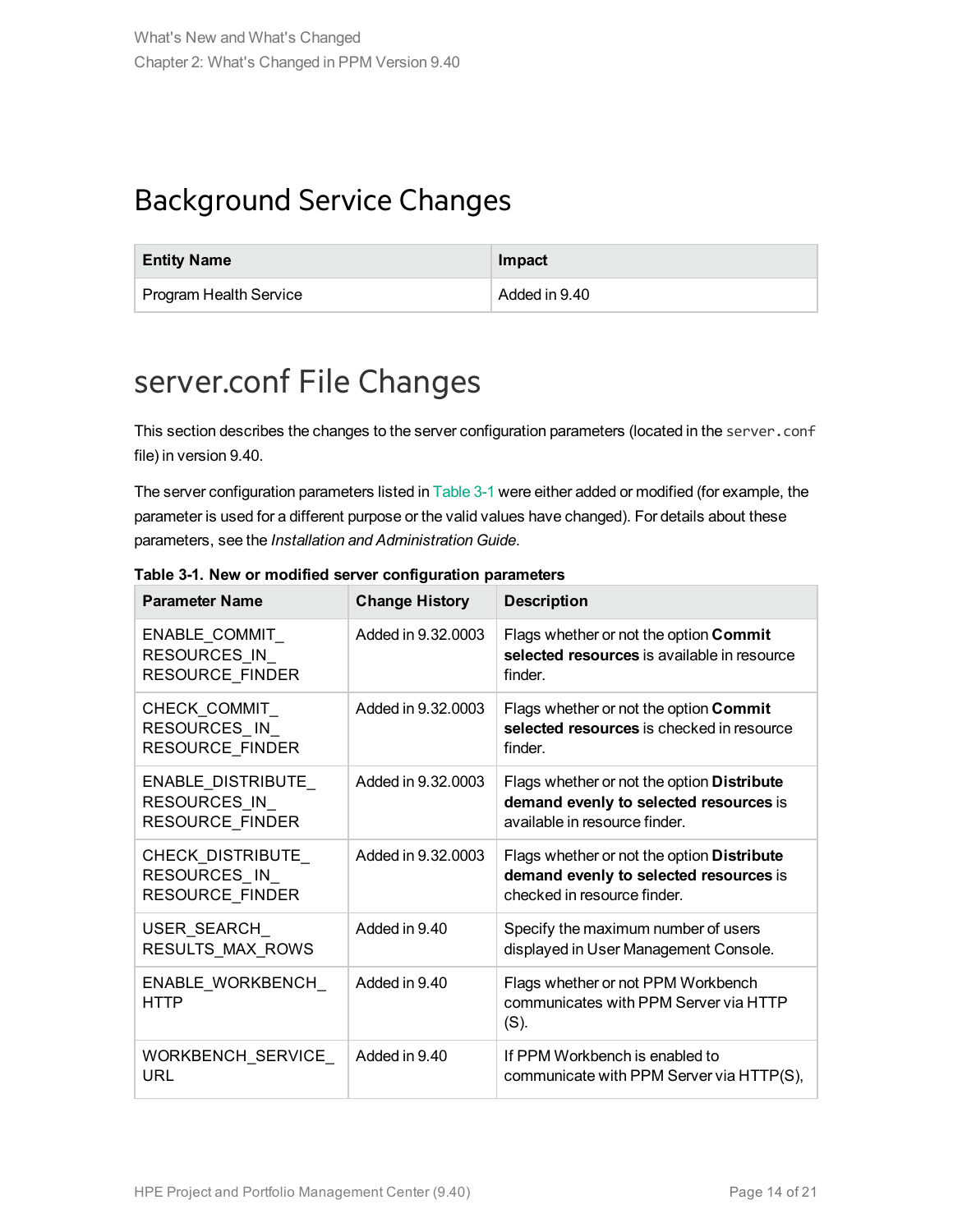| <b>Parameter Name</b>                               | <b>Change History</b>    | <b>Description</b>                                                                                                                                                                                                                    |
|-----------------------------------------------------|--------------------------|---------------------------------------------------------------------------------------------------------------------------------------------------------------------------------------------------------------------------------------|
|                                                     |                          | this parameter specifies the address of the<br>PPM Server that PPM Workbench<br>communicates with via HTTP(S).                                                                                                                        |
| ENABLE_WEB_ACCESS_<br><b>LOGGING</b>                | Modified in 9.40         | Default values is changed from false to true.                                                                                                                                                                                         |
| MAX_WEB_<br>ATTACHMENT SIZE IN<br>MВ                | Modified in 9.40         | Default value is changed from 2048 to 20.                                                                                                                                                                                             |
| ENABLE_LOGIN_COOKIE                                 | Modified in 9.40         | Default value is changed from true to false.                                                                                                                                                                                          |
| <b>SECURE RMI</b>                                   | Removed in 9.40          | Removed in 9.40.                                                                                                                                                                                                                      |
| ENABLE_SP_LABOR_<br>COST_UPDATE                     | Added in 9.32,0002       | Controls whether PPM calculates staffing<br>profile labor cost when you save project<br>settings.                                                                                                                                     |
| SEARCH_TIMEOUT                                      | Modified in<br>9.32.0001 | It controls the timeout of both the request<br>search and time sheets search.                                                                                                                                                         |
| ENABLE_LOG_SUCCESS_<br><b>SERVICE LIST</b>          | Added in 9.32.0003       | Specify the reference codes of services. If<br>these services are run successfully, PPM will<br>record the success logs for them. Reference<br>codes are separated by semicolon.                                                      |
| SERVICE_RECORDS_<br>EXPIRATION_DAYS                 | Added in 9.32.0003       | Specify the duration (in days) of the success<br>logs for the background services defined in<br>ENABLE LOG SUCCESS SERVICE LIST. The<br>logs that expire the duration will be removed<br>automatically from the Service Records page. |
| REQUEST_AND_<br>PROJECT_KEEPALIVE_<br>MAX IDLE TIME | Added in 9.32,0001       | Specify the duration (in minutes) that you can<br>stay idle on the Request Details page and<br>Project Details page before your session<br>starts to time out.                                                                        |
| TIMESHEET_KEEPALIVE_<br>MAX_IDLE_TIME               | Added in 9.32.0001       | Specify the duration (in minutes) that you can<br>stay idle on the Edit Time Sheet page before<br>your session starts to time out.                                                                                                    |
| IGNORE_NEGATIVE_<br>UNMET_DEMAND                    | Added in 9.31,0001       | If you set this parameter to true, PPM ignores<br>negative unmet demand value in the<br>calculation of forecast labor cost.                                                                                                           |
|                                                     |                          | If you set this parameter to false, PPM does<br>not ignore negative unmet demand value<br>(regards the negative unmet demand value as<br>it is) in the calculation of forecast labor cost.                                            |

| Table 3-1. New or modified server configuration parameters, continued |  |  |  |
|-----------------------------------------------------------------------|--|--|--|
|-----------------------------------------------------------------------|--|--|--|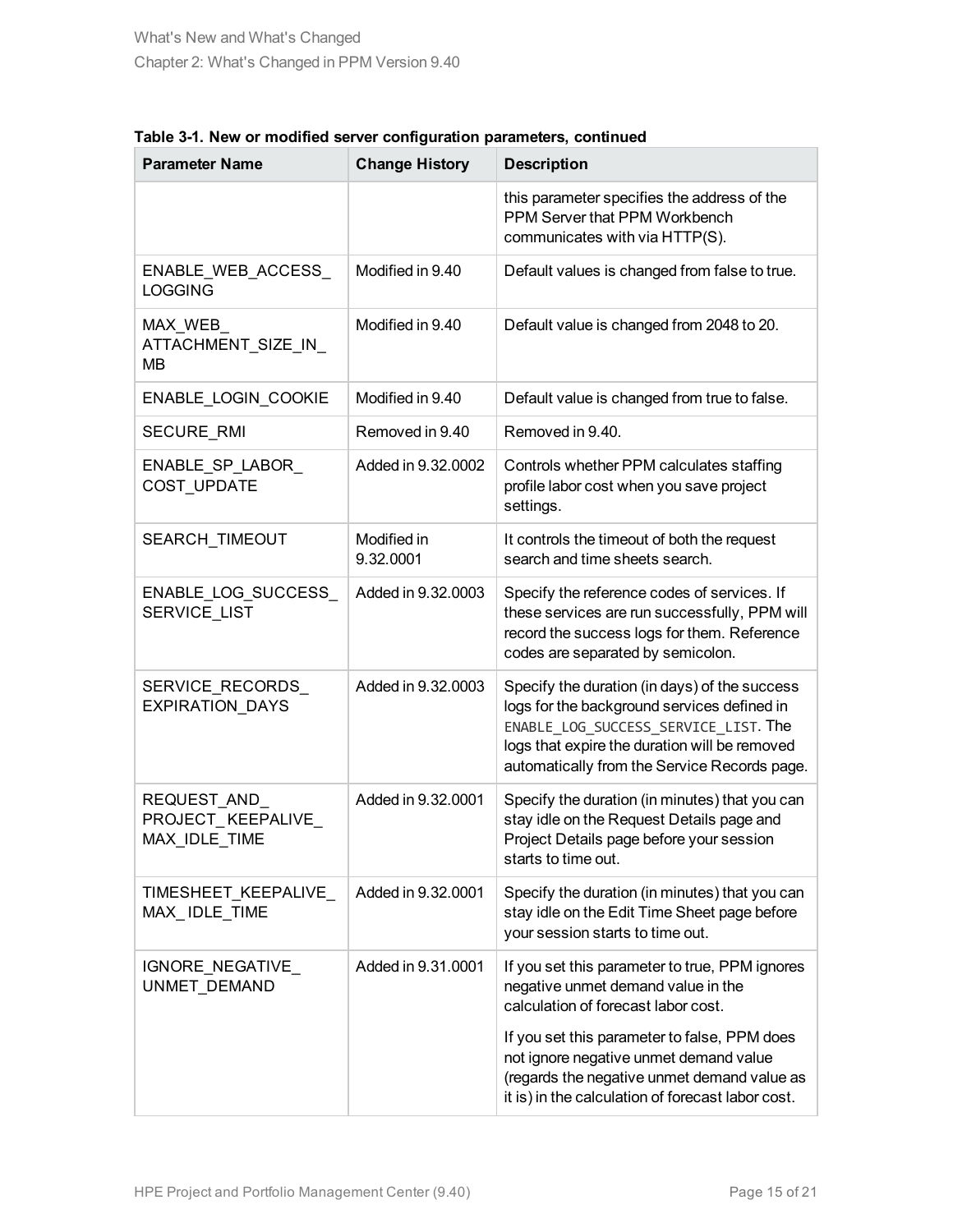| <b>Parameter Name</b>                                              | <b>Change History</b>       | <b>Description</b>                                                                                                                                                                                                                                                    |
|--------------------------------------------------------------------|-----------------------------|-----------------------------------------------------------------------------------------------------------------------------------------------------------------------------------------------------------------------------------------------------------------------|
| COST_RATE_RULE_<br>UPDATE SERVICE<br>COMMIT_BATCH_SIZE             | Added in 9.31,0001          | Used to specify the batch size of the Cost<br>Rate Rule Update service.                                                                                                                                                                                               |
| ENABLE_GENERIC_SSO_<br><b>TIMEOUT</b>                              | Added in 9.31.0001          | If set to true, the session timeout property<br>works fine in generic SSO implementation.                                                                                                                                                                             |
|                                                                    |                             | If set to false, the session timeout property<br>does not work in generic SSO<br>implementation.                                                                                                                                                                      |
| MAX_RSC_IN_SG_<br><b>TMAPPROVERS</b>                               | Added in 9.31.0001          | Used to specify the maximum number of<br>resources allowed in a security group that<br>serves as time approvers.                                                                                                                                                      |
| ENABLE_PROJECT_<br>DETAIL_VALIDATE                                 | Added in 9.31.0002          | Flags whether or not the system checks the<br>fields update in Details tab of project before<br>you switch to another tab.                                                                                                                                            |
| PORTLET_MAX_ROWS_<br><b>RETURNED</b>                               | Obsolete since<br>9.31.0003 |                                                                                                                                                                                                                                                                       |
| SSL CLIENT SOCKET<br>ENABLED_PROTOCOL                              | Added in 9.31.0003          | Used to specify the TLS protocol of LDAPs<br>connections.                                                                                                                                                                                                             |
| ENABLE_PROJECT_<br>COST_ROLLUP                                     | Added in 9.31.0003          | Flags whether or not the system runs the<br>Cost Rollup Service when you import a work<br>plan.                                                                                                                                                                       |
| EDIT_TIMESHEET_<br>TABLE_MAX_HEIGHT                                | Added in 9.32               | Specifies the vertical size (in pixels) of the<br>time sheet table before the vertical scroll bar<br>appears.                                                                                                                                                         |
| DEFAULT EXPENSE<br>TYPE_FOR_POSITIONS                              | Added in 9.32               | Specifies the default value of expense type<br>for positions.                                                                                                                                                                                                         |
| HIDE_COST_TAB_ON_<br>PROJECT PAGE                                  | Added in 9.32               | Used to hide or display the Cost tab in the<br>Project Overview page.                                                                                                                                                                                                 |
| HIDE STAFFING TAB<br>ON PROJECT PAGE                               | Added in 9.32               | Used to hide or display the Staffing tab in the<br>Project Overview page.                                                                                                                                                                                             |
| USE_REGION_OF_<br>RESOURCE_POOL_FOR_<br>POSITION_FORECAST_<br>COST | Added in 9.32               | If you set this parameter to true, PPM uses<br>the region of the resource pool specified for<br>the position to pick up cost rule when<br>calculating its forecast labor cost. Otherwise,<br>PPM uses the region of the staffing profile to<br>pick up the cost rule. |
| MAX_RESULT_OF_AUDIT_                                               | Added in 9.32               | Used to limit the mas number of audit event                                                                                                                                                                                                                           |

**Table 3-1. New or modified server configuration parameters, continued**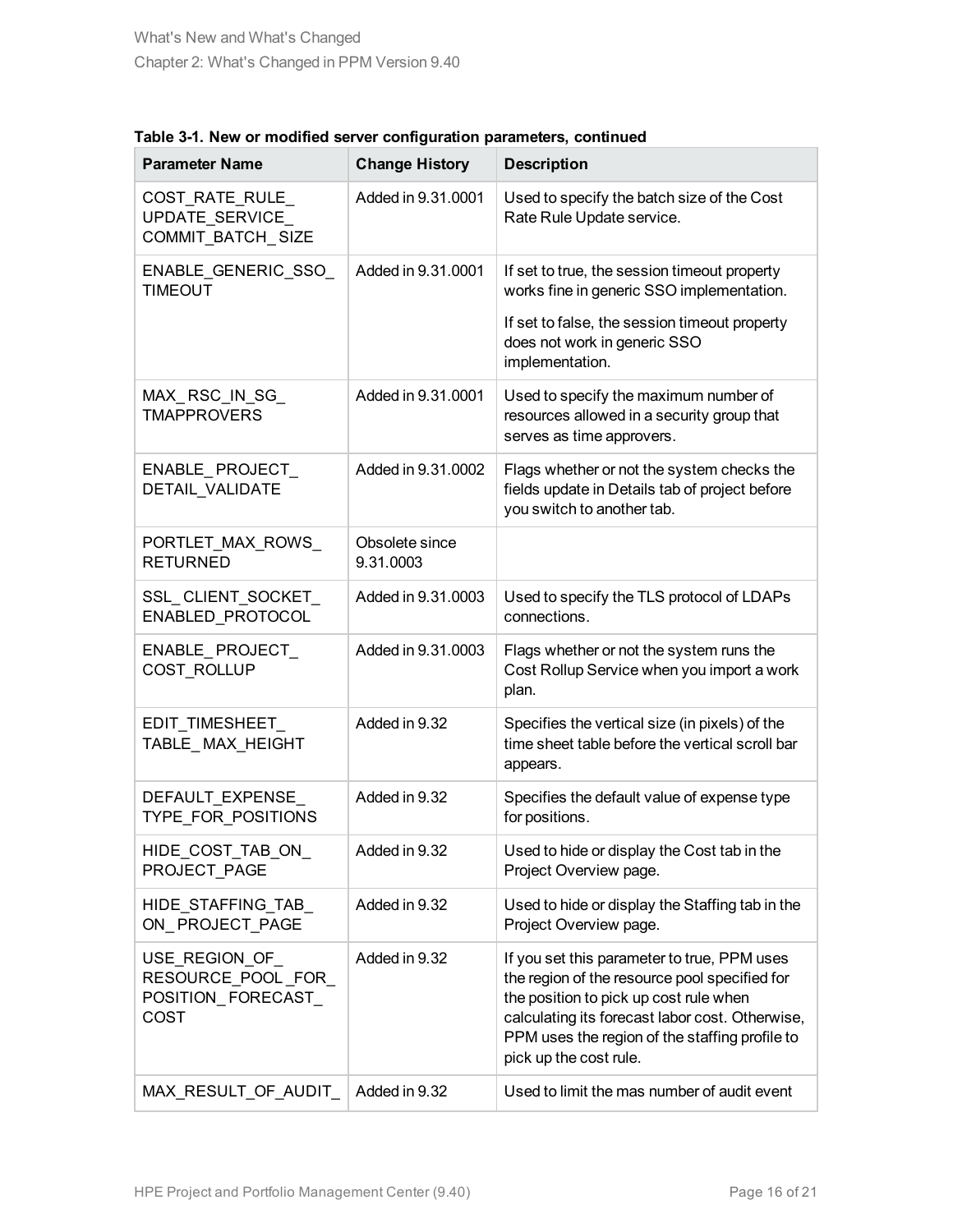| <b>Parameter Name</b>                                  | <b>Change History</b> | <b>Description</b>                                                                                                                                                                                                                                            |
|--------------------------------------------------------|-----------------------|---------------------------------------------------------------------------------------------------------------------------------------------------------------------------------------------------------------------------------------------------------------|
| EVENT QUERY                                            |                       | query result.                                                                                                                                                                                                                                                 |
| DEFAULT STAFFING<br>EFFORT EDIT MODE                   | Added in 9.31         | Specifies the default editable view (Gantt<br>view or Table view) in Staffing Profile New UI.                                                                                                                                                                 |
| ENABLE_STAFFING<br>PROFILE_LEGACY_VIEW                 | Added in 9.31         | Flags whether or not Staffing Profile Legacy<br>UI is enabled so that you can switch staffing<br>profile page between New UI and Legacy UI.<br>If set to true, staffing profile legacy UI is<br>enabled.                                                      |
| FM_COST_AUDIT_<br><b>ENABLE</b>                        | Added in 9.31         | Flags whether or not to enable audit trail for<br>cost rates that are used to calculate costs. If<br>you set it to true, you enable the cost rate<br>audit trail.                                                                                             |
| SP_RESOURCE_ROLE_<br>RATE ENABLE                       | Added in 9.31         | If set to true, the forecasted labor cost of a<br>committed resource is calculated by the cost<br>rate of the resource role. If set to false, the<br>forecasted labor cost of a committed resource<br>is calculated by the cost rate of the position<br>role. |
| HTTPS_PROTOCOL                                         | Modified in 9.31      | SSLv3 is no longer a valid HTTPS protocol<br>that PPM Server uses                                                                                                                                                                                             |
| HTTPS_ENABLED_<br><b>PROTOCOLS</b>                     | Added in 9.31         | Specifies the HTTPS protocols in details.                                                                                                                                                                                                                     |
| ASSET_ROLLUP_<br>TIMESHEETLINE_BATCH_<br><b>SIZE</b>   | Added in 9.31         | Used to set the batch size of time sheet lines<br>for assets cost calculation.                                                                                                                                                                                |
| BLOCK_PENDING_PKGL_<br>FOR ERROR                       | Added in 9.31         | If set to false, when a package line fails, the<br>system continues executing the subsequent<br>package lines. If set to true, the execution is<br>blocked when a package line fails.                                                                         |
| EXCEPTION_ENGINE<br>PROCESSING_THREAD_<br><b>COUNT</b> | Added in 9.31         | Used to specify the thread number of the<br><b>Exception Rule Service.</b>                                                                                                                                                                                    |
| ENABLE_ROADMAP_EXT_<br>ATTR                            | Added in 9.31         | If set to true, administrators can define the<br>database view APM_ROADMAP_ENTITY_<br>EXT_ATTR_V to add customized columns in<br>APM roadmap hierarchy.                                                                                                       |
| HTTPS_ENABLED_<br><b>PROTOCOLS</b>                     | Added in 9.31         | Specifies the HTTPS protocols in details.                                                                                                                                                                                                                     |

#### **Table 3-1. New or modified server configuration parameters, continued**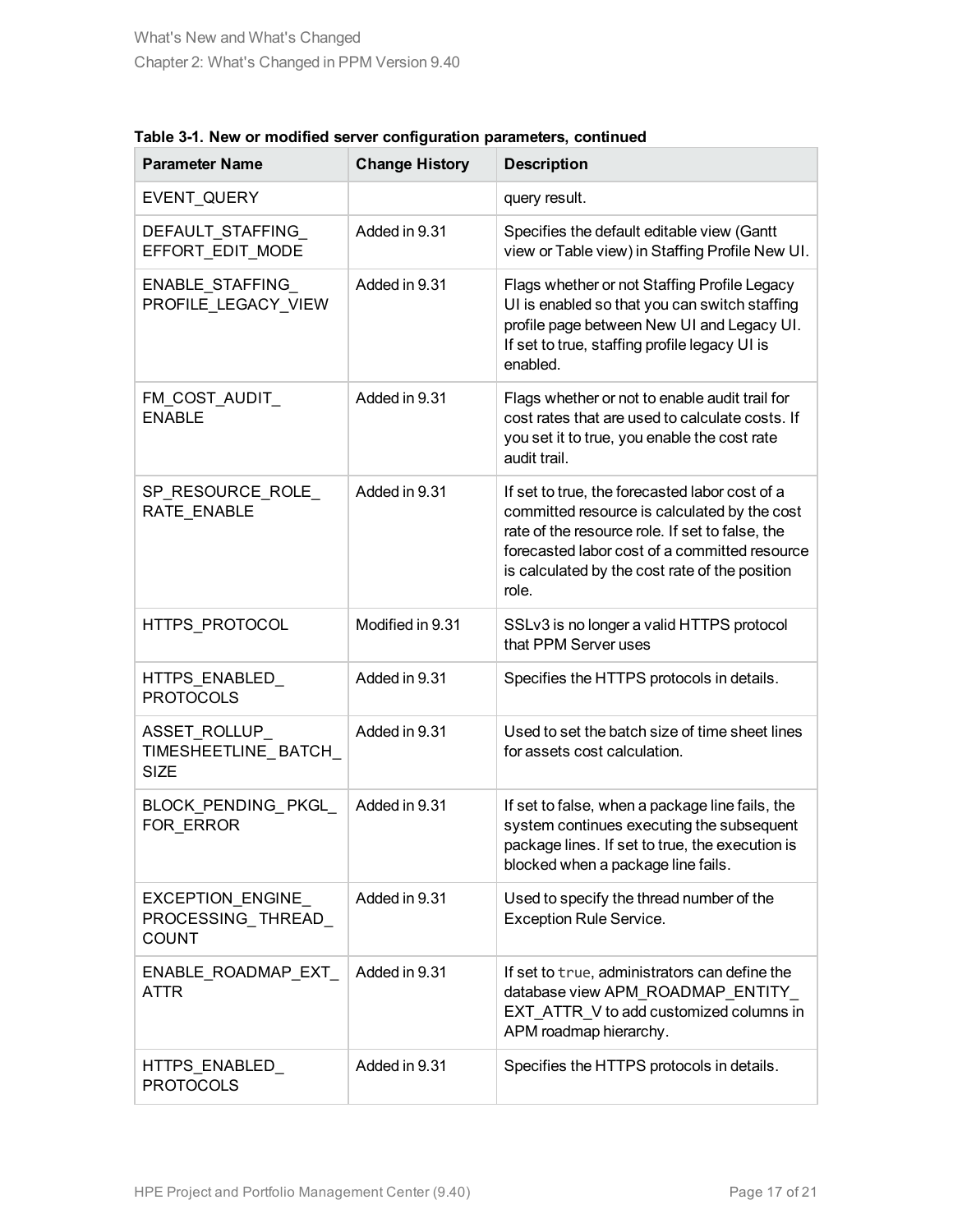## <span id="page-17-0"></span>Server Directory Structure and Server Tools Changes

<span id="page-17-1"></span>This section addresses changes made to the server directory structure and server tools.

## <*PPM\_Home*>/bin

Changes were made to the following scripts contained in the <*PPM\_Home*>/bin directory:

| <b>Script Name</b> | <b>Change History</b> | <b>Description</b>                                                                                  |
|--------------------|-----------------------|-----------------------------------------------------------------------------------------------------|
| kGenJavaDump.sh    | Added in 9.40         | Running this strip generates Java dumps (heap<br>dumps and thread dumps) for started PPM<br>Server. |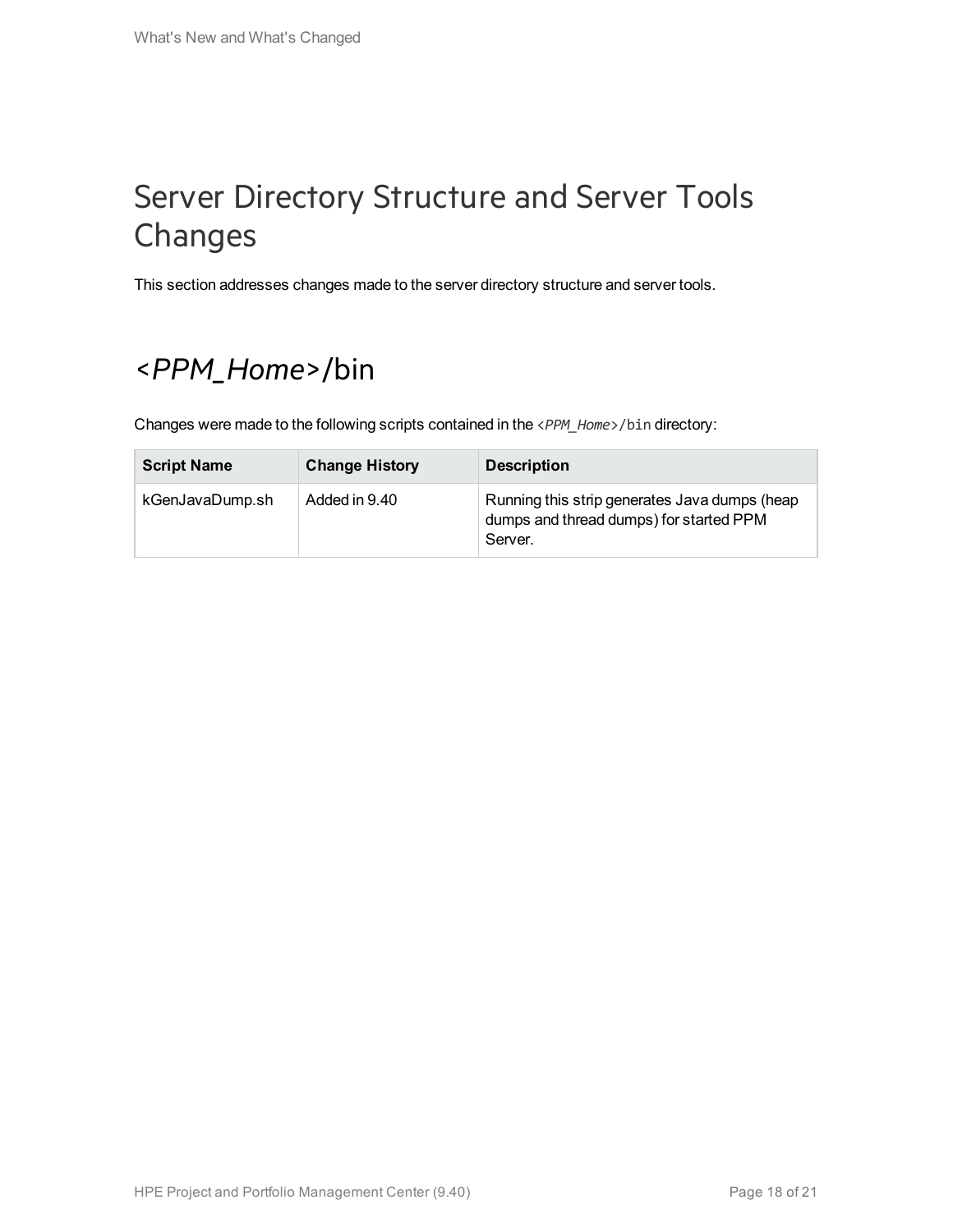# <span id="page-18-0"></span>Changed and New Document Titles

The table below lists the title changes made to documentation for PPM version 9.40.

| <b>PPM Version 9.30 and Earlier</b> | <b>PPM Version 9.40</b>                            |
|-------------------------------------|----------------------------------------------------|
| N/A                                 | Mobile Website Client User's Guide (Added in 9.32) |
| A Guide to PPM Center Documentation | Discarded in 9.40                                  |

## <span id="page-18-1"></span>**Deprecations**

The following items are deprecated in 9.40

• Agile Management Connector 1.0

The following items are no longer supported in 9.40

• Internet Explorer version 10.0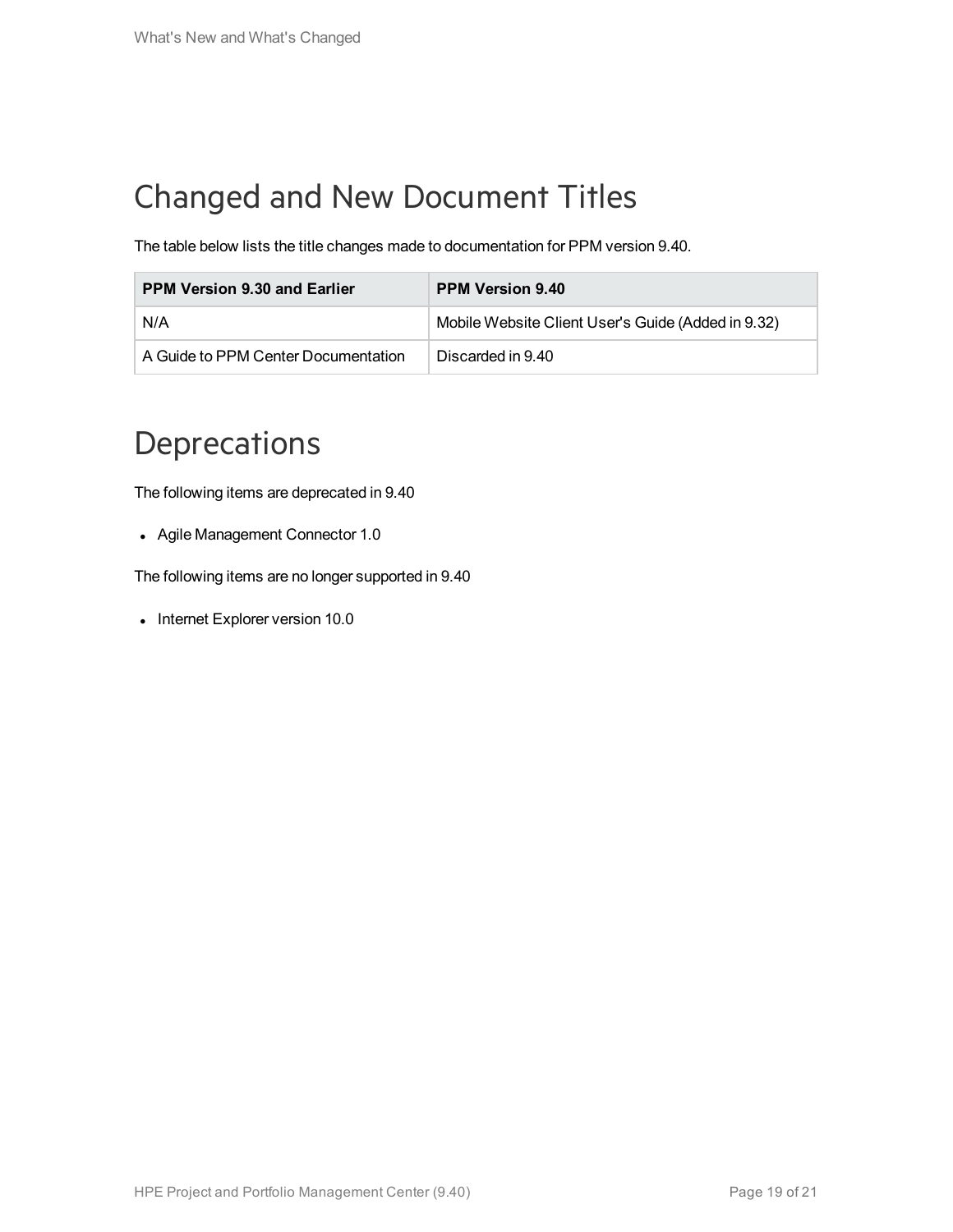# <span id="page-19-0"></span>Related Information

The following documents provide detailed information about the installation, configuration, and customization of this version:

- <sup>l</sup> *Installation and Administration Guide*
- <sup>l</sup> *Upgrade Guide*
- <sup>l</sup> *System Requirements and Compatibility Matrix*
- <sup>l</sup> *Customizing the Standard Interface*
- <sup>l</sup> *Getting Started*

For additional details, you may also want to consult the documentation for the following PPM product areas:

- Demand Management
- Deployment Management
- Financial Management
- Portfolio Management
- Project Management
- Program Management
- Resource Management
- Time Management
- Application Lifecycle Management
- HPE Center Management for Quality Center
- HPE Document Management
- Web services
- Operational Reporting